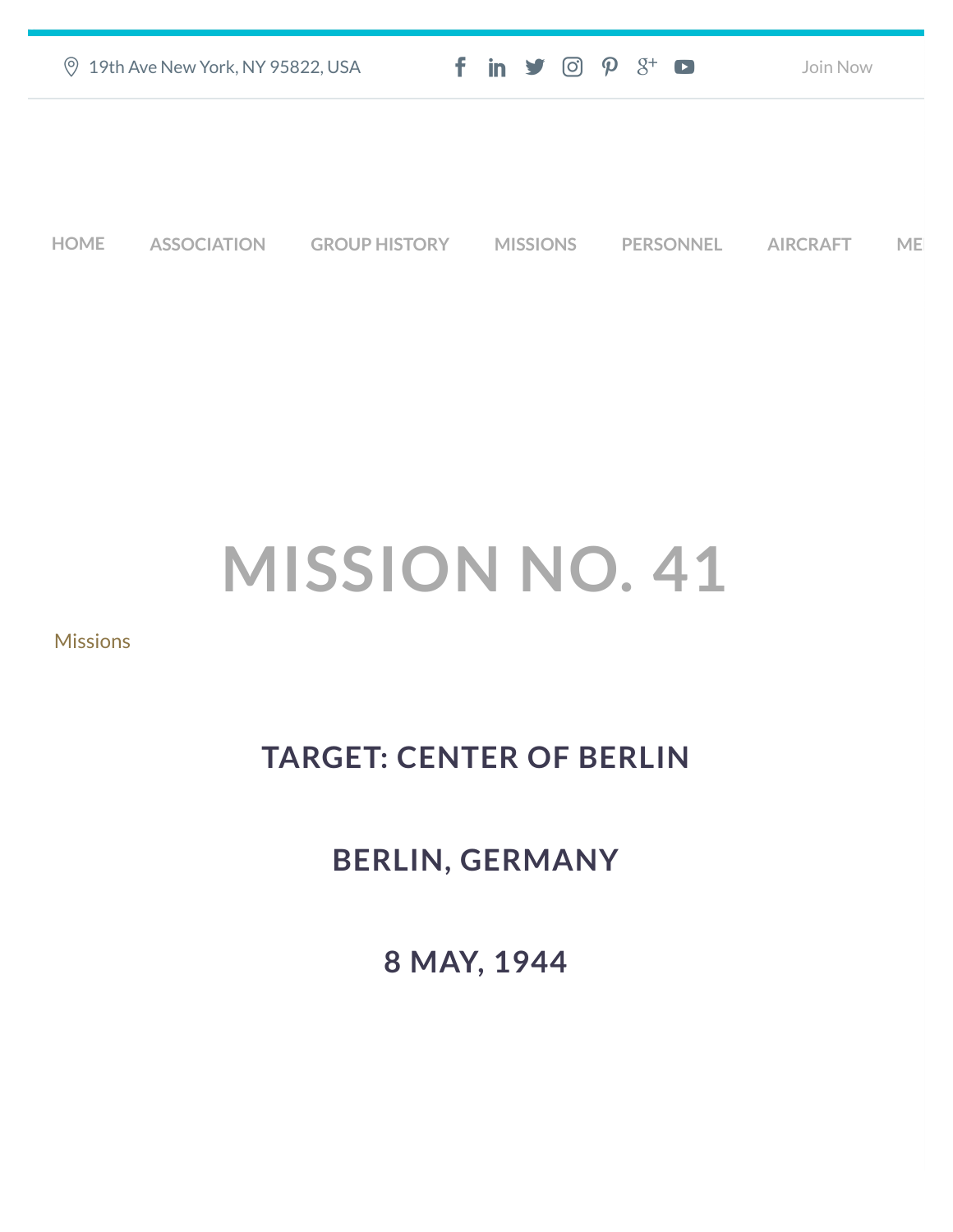

The center of Berlin was the target. The 457th put up the lead box and two-thirds of the high box in the 94th Combat Wing. Col. Luper served as Air Commander of the lead A Wing, with Lt. Russell M. Selwyn as pilot. Captain William F. Smith was Air Commander of the high box, while Lt. Charles D. Brannan was pilot. The 40 1st Bomb Group comprised the low box.

The target was completely overcast, so the fourteen attacking aircraft bombed the primary target with unobserved results. Ten aircraft bombed Brandenburg and its vicinity, also with unobserved results; eleven craft attacked targets of opportunity.

Bombing was done in a wing bombing formation. The smoke bomb of the wing lead PFF craft failed to operate and trail smoke. This complication caused a problem to develop because the low and lead groups could not see the bombs fall. Upon being advised the bombs had been dropped, the other craft sought optional targets.

Flak opposition was intense, damaging seventeen aircraft. One of the craft in the low box (401st) took a direct hit causing it to go into a spin and crash. Only one chute was observed.

|                |                | <b>MISSION NO. 41</b> |       |
|----------------|----------------|-----------------------|-------|
|                |                | May 8th 1944          |       |
| 748th Squadron | 749th Squadron | 750th Squadron        | 751th |
| A/C #470       | A/C # 073      | A/C # 579             | A/C # |
| .              | $\sim$         | $\sim$                |       |